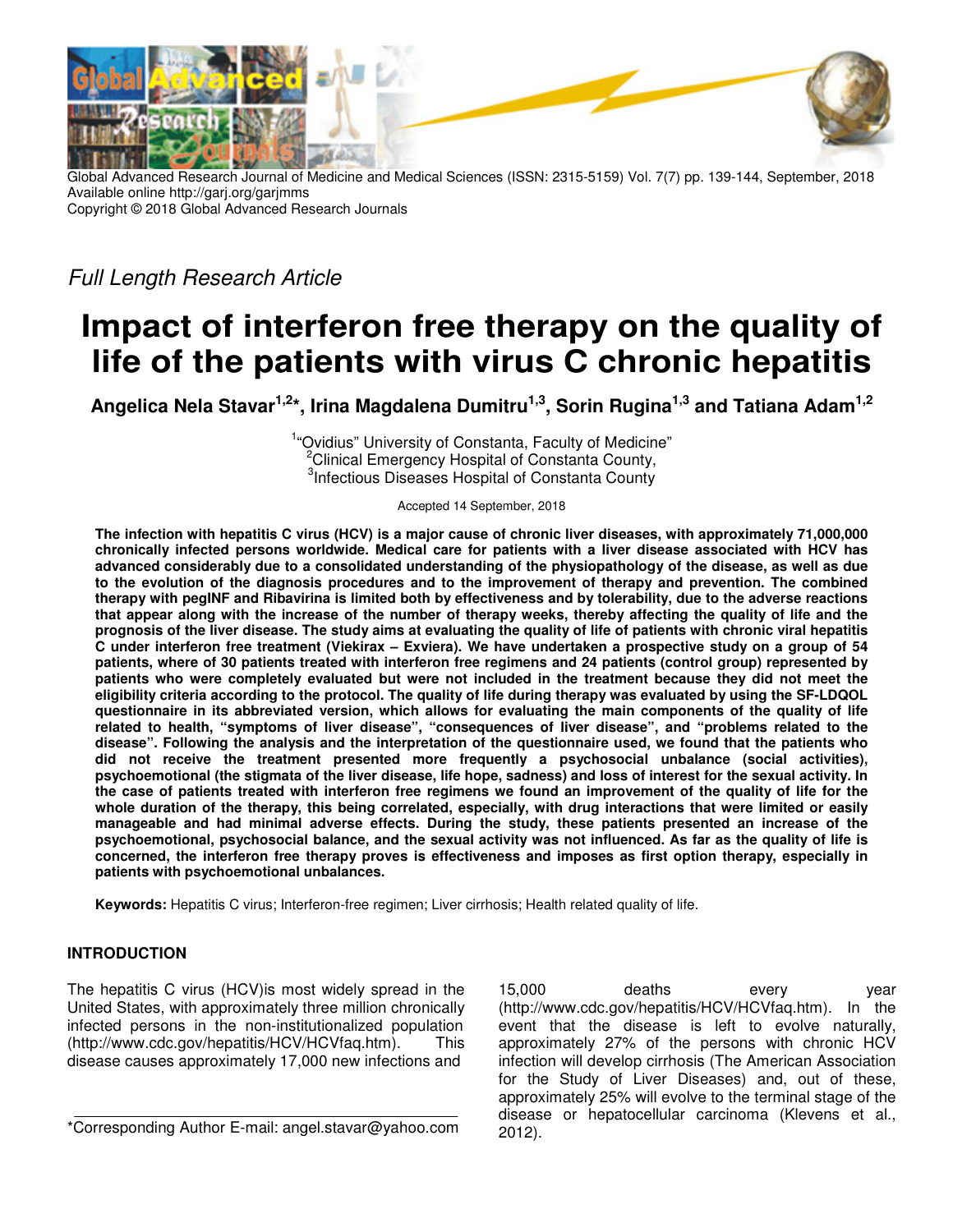For the past years, the treatment of HCV infection has undergone a major revolution, by the introduction of direct action antivirals (DAA), which are agents that interfere with various stages of the replicative cycle of a virus, which replaced the standard therapy (peg INF and ribavirina), which acts on various non-specific ways to stimulate the antiviral immune response. DAA's lead to viral eradication in more than 90% of the patients treated (Kohli et al., 2014; European Association for Study of L. EASL Recommendations on Treatment of Hepatitis C, 2015).

In 2011, there were launched two DAA's of the first generation, from the class of NS3 protease inhibitors (Boceprevir and Telaprevir), and subsequently the second and the third generation, which constituted a major step in the treatment of patients infected with HCV genotype 1. Beside the fact that they are significantly more effective, they offer important additional benefits,including a tolerability profile that makes them adequate also forpatients previously excluded from treatment (Lens et al., 2014), a simplified management due to the short duration of the treatment, and the oral way of administration.

Due to its high costs of the treatment, the access of patients to these therapies is limited, requiring a rigorous selection and blocking the large scale use of the drugs (Craxi et al., 2016).

The year 2013 announced an unprecedented therapeutic victory with a few new DAA's with various viral targets, including NS3 protease inhibitors, nucleoside / nucleotideanaloguesandRNA-dependent non-nucleoside inhibitorsof polymerase and NS5A inhibitors, some of which were already approved by EMA and/or FDA in 2013 (sofosbuvir and simeprevir) and in 2014 (daclatasvir, Viekira Pak (ritonavir with paritaprevir plus dasabuvir), Harvoni (ledipasvir + sofosbuvir), in 2015.All these new DAA's have proved to be amazingly effective (90% - 100% SVR), safe and well tolerated, while all oral interferon free combinations cure and even determine the eradication of HCV infection (Stanciu and Trifan, 2015; Ward, 2014).

In the specialized literature, the quality of life is associated with the "subjective state of well-being", "happiness or satisfaction with life". The model of "health related quality of life" (HRQL) can be defined as the ensemble of elements related to the impact of health and medical care on the quality of life. In 1948, the World Health Organization defined health as being not only the absence of a disease or of an infirmity, but the presence of a state of physical, mental, and social well-being (Moleavin and Keresztes, 2012; Darii, 2018).

The data in the literature reveal that the health related quality of life represents an integral index that refers to the impact of the disease and of the treatment on the patient in the latter's own perception. Therefore, its concepts include multiple aspects, having the role to identify the health needs of persons suffering from

various diseases, such as: physical state, psychological state, social state, spiritual state, symptoms, work, and the functional role, social interactions, psychological state, the side effects of the treatment and the financial costs of the disease (Darii, 2018; Karner-Huțuleac, 2013).

## **MATERIAL AND METHOD**

To carry out this study, we used a prospective observation project. 54 patients were selected and evaluated according to the protocol for establishing the eligibility criteria in view of initiating the interferon free therapy. The study period was January 2018 – July 2018 and it included 30 patients treated with interferon free regimens (Viekirax – Exviera) and 24 patients (control group) who did not meet the eligibility criteria for various reasons (comorbidities, concomitant medication, grade of hepatic fibrosis). All patients signed the informed consent for the treatment and, respectively, for their participation in the study.

The quality of life before and after the end of therapy was evaluated by use of the SFLDQOL combined multidimensional questionnaire (abbreviated form) which includes: SF-36 generic questionnaire for the evaluation of the quality of life, and LDQOL –a specific instrumentfor appreciating the quality of life of patients with chronic liver diseases (Karner-Huțuleac, 2013).

The SF-36 questionnaire (Medical Outcome Study), in its abbreviated form,conceived as an indicator of the health state used in population studies, clinical trials, methodological studies in the general population (Darii, 2018), the advantages of which are the short time of completion, which justify its use in clinical trials or in the medical practice. It consists of 11 items that envisage: vitality, pain, emotional reactions, social isolation, physical mobility, physical activity, life and relations with others.

Applying the LDQOLquestionnaire is an effective method, which facilitates the works of physicians within the evaluation of the quality of life and eventually leads to the design and implementation of a targeted plan for the management of the chronic hepatic disease, indispensable for the medical practice (Karner-Huțuleac, 2013).

The SF-LDQOL questionnaire, in its short version, is easier to use in practice and it has a high level of sensitivity and specificity to appreciate the quality of life of the patients with chronic hepatic ailments. By SF-

LDQOL estimation one can evaluate the maincomponents of the health related quality of life, namely "the symptoms of the liver disease", "the consequences of the liver disease", and "the disease related issues". With regard to this last aspectwe should mention that the items and scales proposed in this questionnaire are easy to apply in practice and they can be applied to all age groups, both before and after the therapy (Karner-Huțuleac, 2013).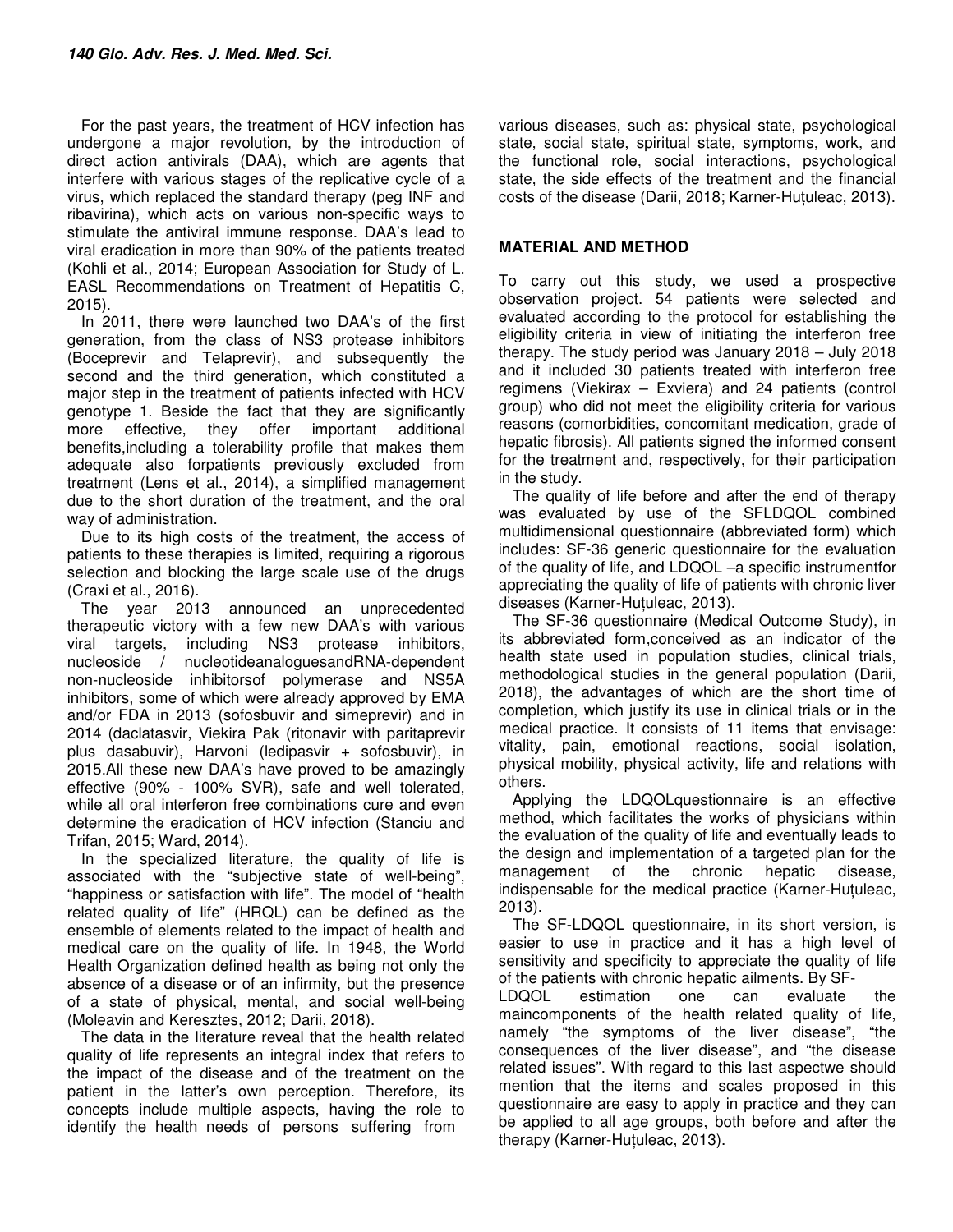**Table 1.** Demographic characteristics patient groups

| <b>Characteristics</b>                  | Control group<br>$(0, n = 24)$ | Study group<br>$(1, n=30)$                 |
|-----------------------------------------|--------------------------------|--------------------------------------------|
| Men: Women                              | 9:15                           | 12:18                                      |
| Original environment<br>Urban : rural   | 20:4                           | 22:8                                       |
| Average age of patients                 | 45,15±3,81<br>(20-59 years)    | $43,12{\pm}4,1$<br>$(18-61 \text{ years})$ |
| Average duration of the disease (years) | $8.2 \pm 5.3$                  | $8.9 \pm 4.07$                             |
| Associated comorbidities                | 24                             | 0                                          |



**Figure 1**. Graphic representation of the variations of the scale SF-36 before initiating the antiviral therapy on the subgroups studied

**Abbreviations:** PF – physical function; BP – somatic pain; GH – general health; VT – vitality; SF – social function; ER – emotional role; MH – mental health

#### **RESULTS**

Out of the total group studied, consisting of 54 patients, there were made up two distinct subgroups ofpatients, who filled out the questionnaires concerning their quality of life, and the results were subsequently compared.

Group 0: control group (24 patients) who were evaluated completely according to the protocol, but were excluded from treatment because they did not meet the eligibility criteria.

Group 1: study group (30 patients) who met theeligibility criteria for the treatment and initiated the interferon free therapy (Viekirax and Exviera) for 12 weeks.

We envisaged to study the impact of applying  $-$  or not  $$ the antiviral therapy on the quality of life of the patients with liver diseases, as well as evaluating the quality of life before and after applying the interferon free therapy.

Before initiating the interferon free antiviraltherapyfor both subgroups studied, the scores of SF-36 questionnaires showed some modifications related especially to the following dimensions:physical function (PF), somatic pain (BP), general health (GH), vitality (VT), social function (SF), emotional role (ER), mental health (MH), with predominance of an altered general state of health, social function, emotions, and mental health in the patients from the study groups as compared to the control group.

The general state of health, investigated by aid of the SF-36 score, is appreciated by the respondents as follows: (blue – group 0 (control group); yellow – group 1 (study group); grey – column) (satisfactory – good – unsatisfactory). (Figure 2)

As one can see from the graph, it was obtained a significant improvement at the level of all items studied in the scale SF-36, for the patients of the study group 1 at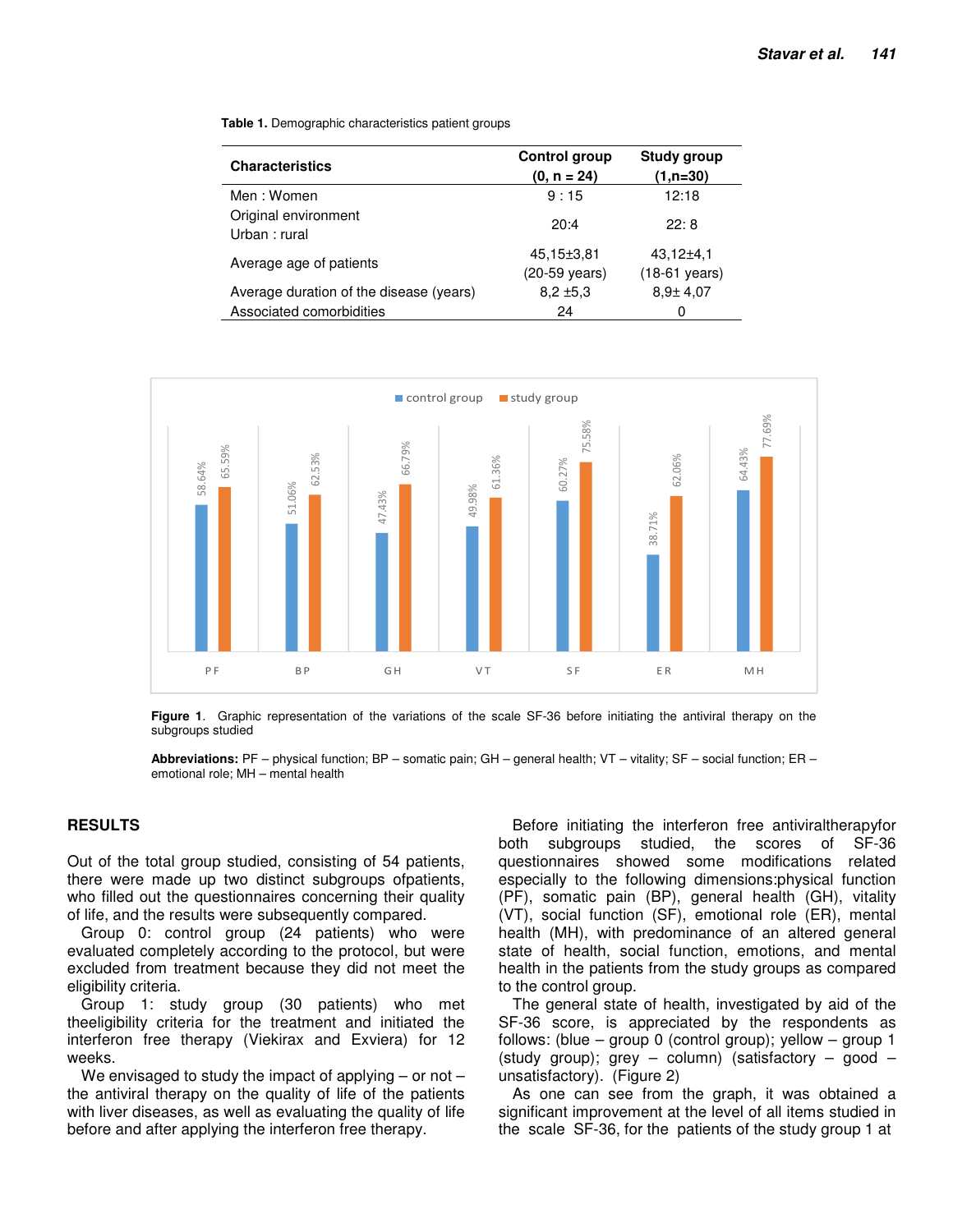

**Figure 2.**



Figure 3. Graphic representation of the variations of the scale SF-36 at the end of interferon free treatment for the study group 1 as compared to the therapy initiation period.

Abbreviations: PF – physical function; BP – somatic pain; GH – general health; VT – vitality; SF – social function; ER – emotional role; MH – mental health

the end of the interferon freetherapy, thanks especially to the effectiveness and tolerability of the new therapy, to the minor side effects recorded, simplification of the administration, short duration of the therapy, which led in the end to an increase of the quality of life, preponderantly expressed by the increase of the level of emotional and global status.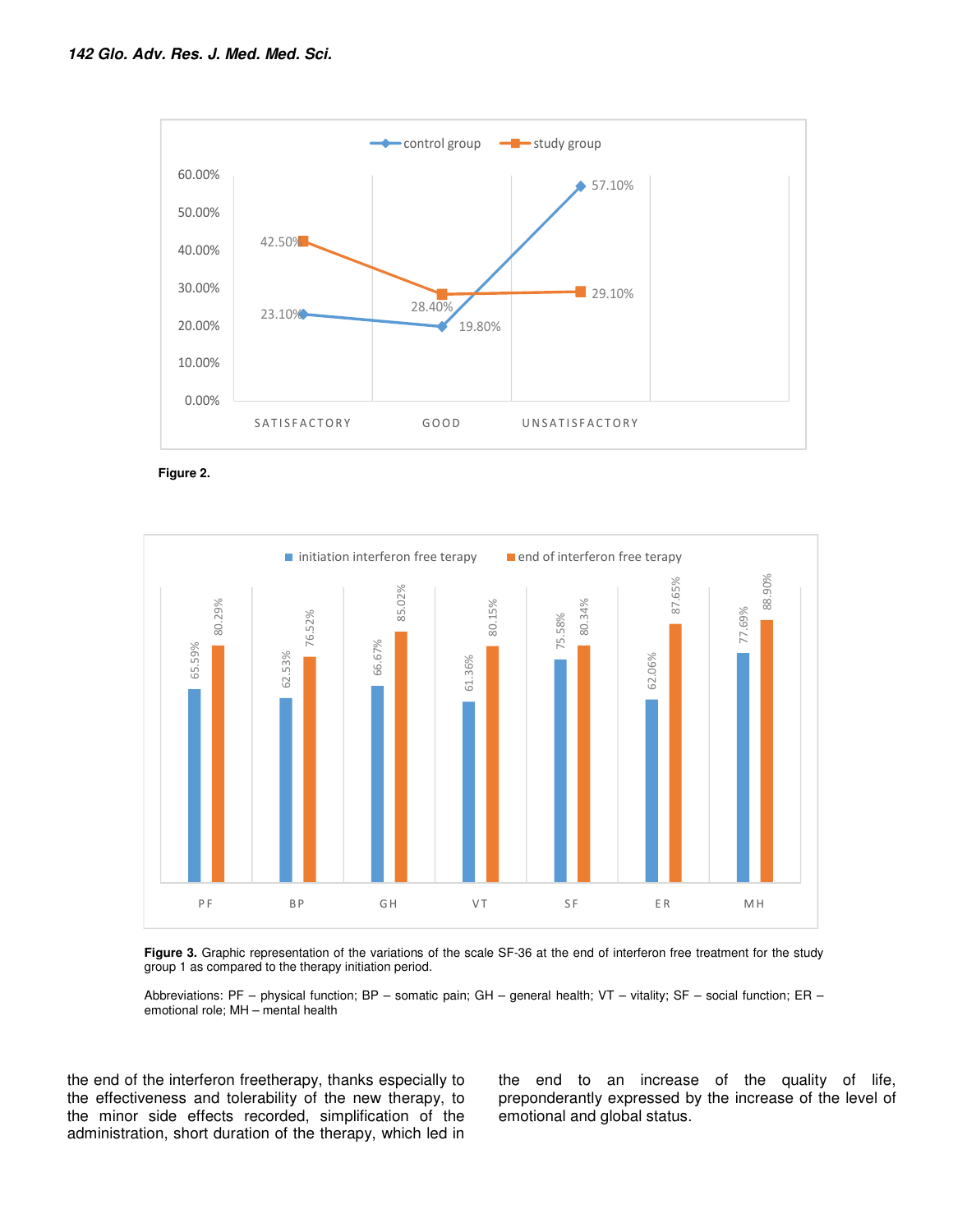|                                          | Study group 1                                |                                              | Group 0<br>(observational/control) |
|------------------------------------------|----------------------------------------------|----------------------------------------------|------------------------------------|
|                                          | <b>Before the interferon</b><br>free therapy | At the end of the<br>interferon free therapy |                                    |
| 1. Symptoms related to the liver disease | $62.80\% + 6.63$                             | $86.80 \% \pm 3.45$                          | $60.00\% + 6.62$                   |
| 2. Consequences of the liver disease     | $60.02\% \pm 12.77$                          | $73.00\% \pm 6.40$                           | $55.90\% \pm 3.20$                 |
| 3. Concentration and Memory              | $64.90\% \pm 10.33$                          | $87.92\% \pm 3.33$                           | $61.00\% \pm 13.38$                |
| 4. Problems caused by the disease        | $61.70\% \pm 15.66$                          | $86.80 \% \pm 3.40$                          | $57.50 \% \pm 3.35$                |
| 5. Sleep                                 | $63.00\% \pm 14.55$                          | $82.50\% \pm 3.87$                           | $56.00\% \pm 7.72$                 |
| 6. Isolation                             | $65.00\% \pm 12.06$                          | $87.00\% \pm 3.43$                           | 58.00 % ±12.06                     |
| 7. Hope                                  | $63.50 \% \pm 14.52$                         | $84.50\% \pm 3.12$                           | $53.50 \% \pm 4.69$                |
| 8. Stigmata of the liver disease         | $76.10\% \pm 6.28$                           | $79.00 \% \pm 2.43$                          | $56.50 \% \pm 3.87$                |
| 9. Sexual function/problems              | $75.12 \% \pm 6.28$                          | $76.12\% \pm 6.28$                           | 69.40 $% \pm 13.62$                |

The results obtained demonstrate that these increases are statistically correlated to a significant extent with the effectiveness of the interferon free therapy, which contributes essentially to the improvement of the wellbeing of patients with chronic liver diseases. One should note that the percentage of improvement of the scales "stigmata of liver disease" and"problems regarding the sexual interest" did not show a significant improvement in the sense of a marked increase of the values thereof, due to the fact that ¼ of the patients declare the presence of sexual dysfunctions.

## **CONCLUSIONS**

The results obtained show that the quality of life of the patients treated with the new interferon free regiments undergo significant modifications in the sense of the appreciations thereof, we found an improvement of the relationships at the social, family, and occupational levels.

Statistically, based on investigation, the patients in the group 1 reveal an improvement in 7 fields/items of the questionnaire SF-LDQOL, recorded in the two phases – before and after the interferon free therapy, this result summing up the percentages of improvement of the values of the scales "symptoms of the liver disease" (from 62.80% up to 86.80%), "the consequences of the liver disease" (from 60.02% up to 73%), "concentration and memory" (from 64.9% up to 87.92%), "problems caused by the disease" (from 61.70% up to 86,80%), "sleep" (from 63% up to 83,50%), "isolation" (from 65% up to 87%), "hope" (from 63.50% to 84.50%).

Despite the success of theinterferon free antiviral therapy, the "stigmata of liver disease", as well as "sexual problems" affect the patients' quality of life.

There is an important psychological impact of the diagnosis on the quality of life and the presence of complications determines a high degree of anxiety.

The interferon free antiviral therapy has an enormous positive impact on the quality of life as compared to that of the untreated patients.

The results of the study evidence the necessity of evaluating the mental health and the social support of patients with chronic liver disease.

The interferon free regimens prove their superiority in the treatment and eradication of the HVC infection and they were imposed as first option therapy in patients with psychoemotional unbalances, thereby proving the necessity of increasing the access thereto.

## **REFERENCES**

- Craxi A, Perno CF, Vigano M, Ceccherini-Silberstein F, Petta S, AdHoc Working P (2016). From current status to optimization of HCV treatment: Recommendations from an expert panel. Digestive and liver disease: official journal of the Italian Society of Gastroenterology and the Italian Association for the Study of the Liver. Epub 2016/07/09. pmid:27388261.
- Darii E (2018). The quality of life of operate patientsfor hepatic cirrhosis in relation to the actual methods of surgical treatment applied. Chisinau. p15 – 98
- European Association for Study of L. EASL Recommendations on Treatment of Hepatitis C (2015). J Hepatol. 63(1):199–236. Epub 2015/04/26. pmid:25911336.
- http://www.cdc.gov/hepatitis/HCV/HCVfaq.htm) Hepatitis C FAQs for Health Professionals.
- Kanwal F, Spiegel BM, Hays RD, et al (2008). Prospective validation of the short form liver disease quality of life instrument. In: Aliment. Pharmacol. Ther. 28 (9): 1088-1101.
- Karner-Huțuleac A (2013). Ethical aspect of research of the quality of life of chronic patients. In: Romanian magazine by Bioethics., 11 (1):79-82
- Klevens RM, Hu DJ, Jiles R, Holmberg SD (2012). Evolving epidemiology of hepatitis C virus in the United States. Clin. Infect. Dis. 55(Suppl. 1):S3–S9. doi: 10.1093/cid/cis393. (PubMed).
- Kohli A, Shaffer A, Sherman A, Kottilil S (2014). Treatment of hepatitis C: a systematic review. Jama. 312(6):631–640. Epub 2014/08/15. pmid:25117132.
- Lens S, Marino Z, Forns X (2014). Efficacy of new direct acting antivirals in transplant recipients and patients with advanced disease. Digestive and liver disease: official journal of the Ital-ian Society of Gastroenterology and the Italian Association for the Study of the Liver. 46 Suppl. 5:S197–205. Epub 2014/12/03. pmid:25458782.